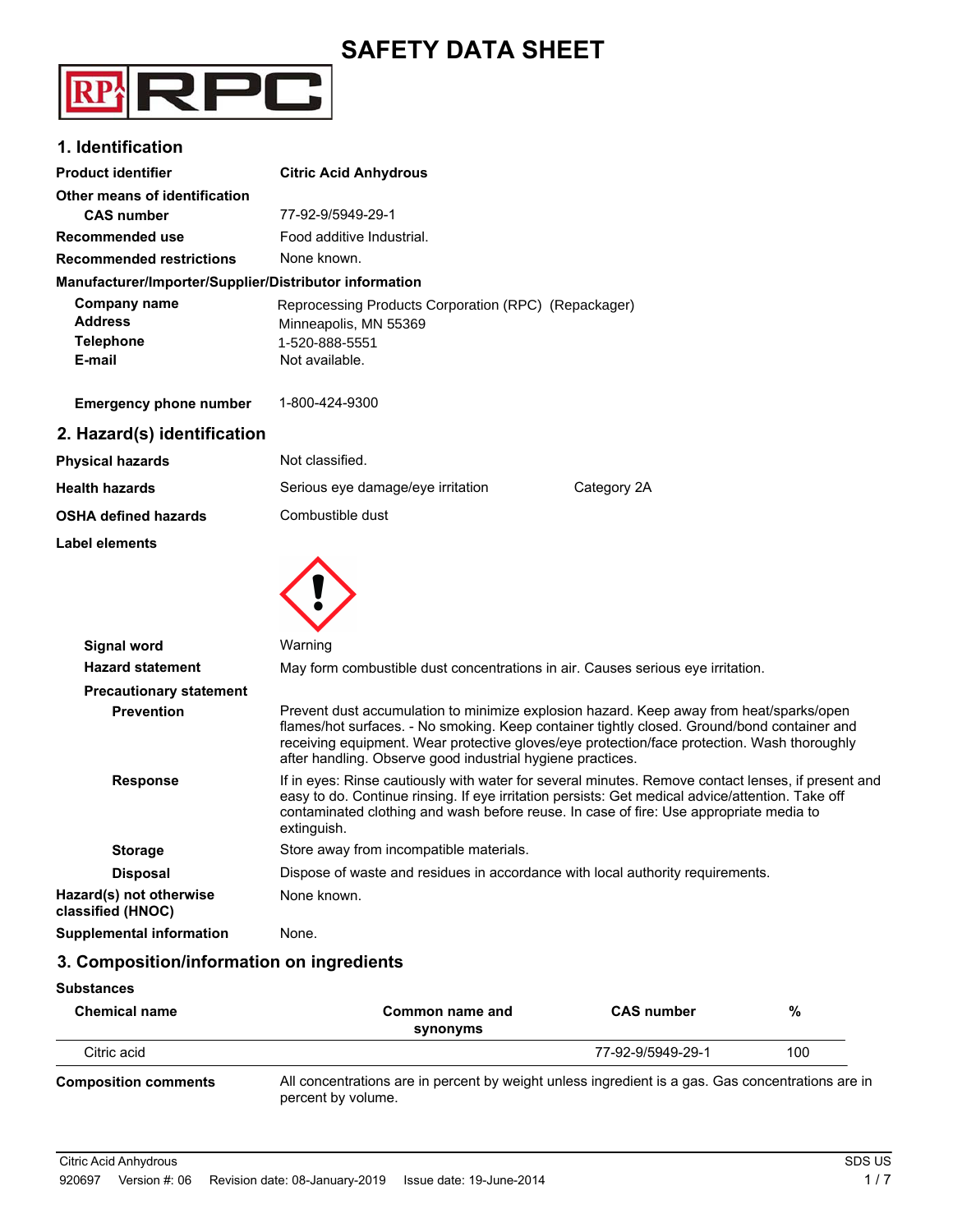## **4. First-aid measures**

| <b>Inhalation</b>                                                            | Move to fresh air. Oxygen or artificial respiration if needed. Call a physician if symptoms develop or<br>persist.                                                                                                                                                                                                                                                           |
|------------------------------------------------------------------------------|------------------------------------------------------------------------------------------------------------------------------------------------------------------------------------------------------------------------------------------------------------------------------------------------------------------------------------------------------------------------------|
| <b>Skin contact</b>                                                          | Wash off with soap and water. Get medical attention if irritation develops and persists.                                                                                                                                                                                                                                                                                     |
| Eye contact                                                                  | Do not rub eyes. Immediately flush eyes with plenty of water for at least 15 minutes. Remove<br>contact lenses, if present and easy to do. Continue rinsing. Get medical attention if irritation<br>develops and persists. If eye irritation persists: Get medical advice/attention.                                                                                         |
| Ingestion                                                                    | Rinse mouth. Get medical attention if symptoms occur.                                                                                                                                                                                                                                                                                                                        |
| <b>Most important</b><br>symptoms/effects, acute and<br>delayed              | Severe eye irritation. Symptoms may include stinging, tearing, redness, swelling, and blurred<br>vision. May cause respiratory irritation. Dusts may irritate the respiratory tract, skin and eyes.                                                                                                                                                                          |
| Indication of immediate<br>medical attention and special<br>treatment needed | Provide general supportive measures and treat symptomatically. Keep victim under observation.<br>Symptoms may be delayed.                                                                                                                                                                                                                                                    |
| <b>General information</b>                                                   | Ensure that medical personnel are aware of the material(s) involved, and take precautions to<br>protect themselves.                                                                                                                                                                                                                                                          |
| 5. Fire-fighting measures                                                    |                                                                                                                                                                                                                                                                                                                                                                              |
| Suitable extinguishing media                                                 | Water fog. Foam. Dry chemical powder. Carbon dioxide (CO2). Apply extinguishing media<br>carefully to avoid creating airborne dust. Avoid high pressure media which could cause the<br>formation of a potentially explosible dust-air mixture.                                                                                                                               |
| Unsuitable extinguishing<br>media                                            | Do not use water jet as an extinguisher, as this will spread the fire.                                                                                                                                                                                                                                                                                                       |
| Specific hazards arising from<br>the chemical                                | Explosion hazard: Avoid generating dust; fine dust dispersed in air in sufficient concentrations and<br>in the presence of an ignition source is a potential dust explosion hazard. During fire, gases<br>hazardous to health may be formed. Combustion products may include: carbon oxides. During<br>fire, gases hazardous to health may be formed such as: Carbon oxides. |
| Special protective equipment<br>and precautions for firefighters             | Self-contained breathing apparatus and full protective clothing must be worn in case of fire.                                                                                                                                                                                                                                                                                |
| <b>Fire fighting</b><br>equipment/instructions                               | In case of fire and/or explosion do not breathe fumes. Move containers from fire area if you can do<br>so without risk.                                                                                                                                                                                                                                                      |
| <b>Specific methods</b>                                                      | Use standard firefighting procedures and consider the hazards of other involved materials.                                                                                                                                                                                                                                                                                   |
| <b>General fire hazards</b>                                                  | May form combustible dust concentrations in air.                                                                                                                                                                                                                                                                                                                             |

#### **6. Accidental release measures**

| Personal precautions,<br>protective equipment and<br>emergency procedures | Keep unnecessary personnel away. Keep people away from and upwind of spill/leak. Use only<br>non-sparking tools. Dust deposits should not be allowed to accumulate on surfaces, as these may<br>form an explosive mixture if they are released into the atmosphere in sufficient concentration.<br>Wear appropriate protective equipment and clothing during clean-up. Use a NIOSH/MSHA<br>approved respirator if there is a risk of exposure to dust/fume at levels exceeding the exposure<br>limits. Do not touch damaged containers or spilled material unless wearing appropriate protective<br>clothing. Ensure adequate ventilation. Local authorities should be advised if significant spillages<br>cannot be contained. For personal protection, see section 8 of the SDS. |
|---------------------------------------------------------------------------|------------------------------------------------------------------------------------------------------------------------------------------------------------------------------------------------------------------------------------------------------------------------------------------------------------------------------------------------------------------------------------------------------------------------------------------------------------------------------------------------------------------------------------------------------------------------------------------------------------------------------------------------------------------------------------------------------------------------------------------------------------------------------------|
| Methods and materials for<br>containment and cleaning up                  | Eliminate all ignition sources (no smoking, flares, sparks, or flames in immediate area). Take<br>precautionary measures against static discharge. Use only non-sparking tools. Avoid dispersal of<br>dust in the air (i.e., clearing dust surfaces with compressed air). Collect dust using a vacuum<br>cleaner equipped with HEPA filter. This product is miscible in water. Prevent entry into waterways,<br>sewer, basements or confined areas. Stop the flow of material, if this is without risk.                                                                                                                                                                                                                                                                            |
|                                                                           | Large Spills: Wet down with water and dike for later disposal. If sweeping of a contaminated area<br>is necessary use a dust suppressant agent which does not react with the product. Minimize dust<br>generation and accumulation. Absorb in vermiculite, dry sand or earth and place into containers.<br>Shovel the material into waste container. Following product recovery, flush area with water.                                                                                                                                                                                                                                                                                                                                                                            |
|                                                                           | Small Spills: Sweep up or vacuum up spillage and collect in suitable container for disposal. Wipe<br>up with absorbent material (e.g. cloth, fleece). Clean surface thoroughly to remove residual<br>contamination.                                                                                                                                                                                                                                                                                                                                                                                                                                                                                                                                                                |
| <b>Environmental precautions</b>                                          | Never return spills to original containers for re-use. For waste disposal, see section 13 of the SDS.<br>Avoid discharge into drains, water courses or onto the ground.                                                                                                                                                                                                                                                                                                                                                                                                                                                                                                                                                                                                            |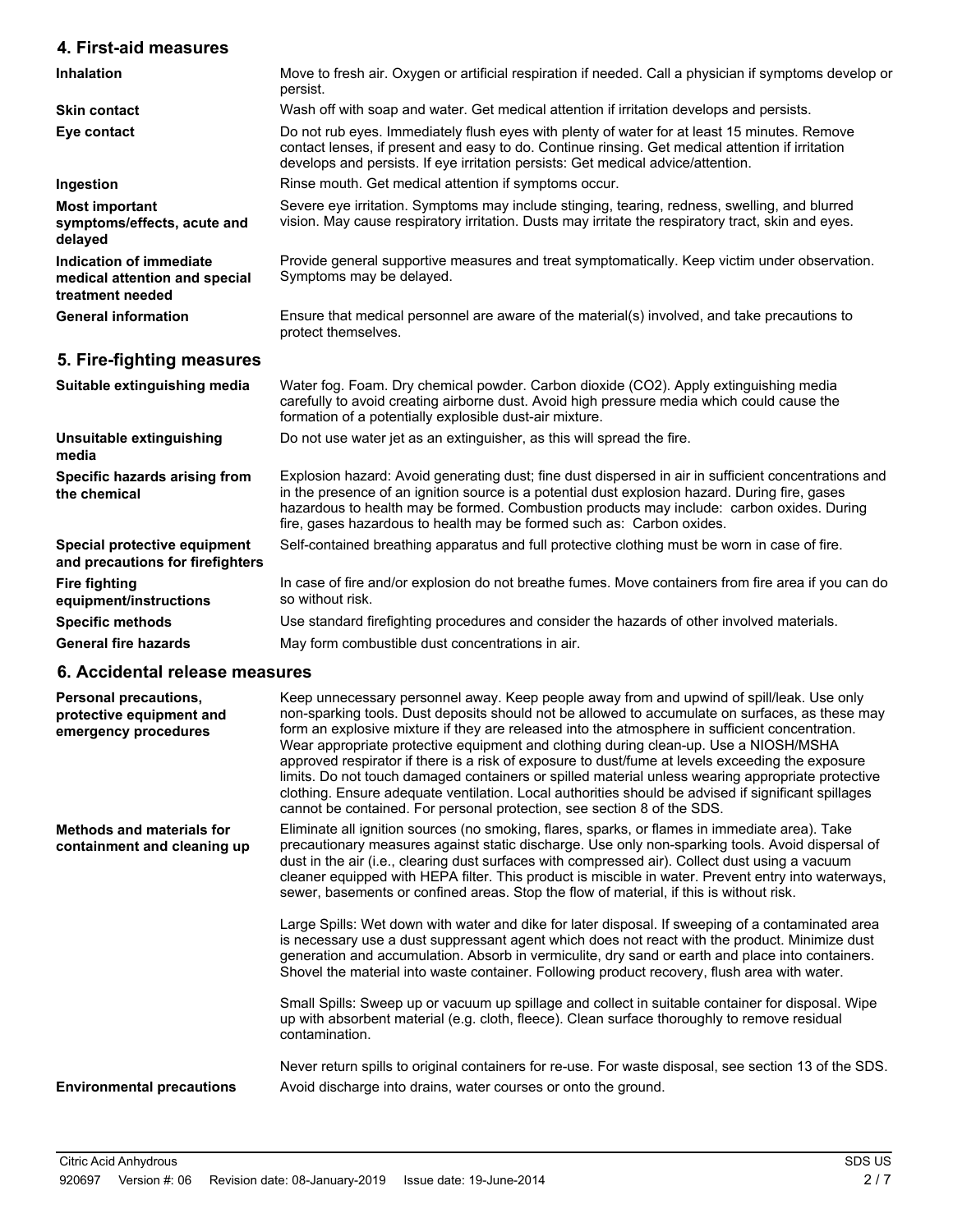## **7. Handling and storage**

| 7. Handling and storage                                         |                                                                                                                                                                                                                                                                                                                                                                                                                                                                                                                                                                                                                                                                                                                                                                                                                                                                                                                                                                                                                                 |
|-----------------------------------------------------------------|---------------------------------------------------------------------------------------------------------------------------------------------------------------------------------------------------------------------------------------------------------------------------------------------------------------------------------------------------------------------------------------------------------------------------------------------------------------------------------------------------------------------------------------------------------------------------------------------------------------------------------------------------------------------------------------------------------------------------------------------------------------------------------------------------------------------------------------------------------------------------------------------------------------------------------------------------------------------------------------------------------------------------------|
| <b>Precautions for safe handling</b>                            | Minimize dust generation and accumulation. Avoid significant deposits of material, especially on<br>horizontal surfaces, which may become airborne and form combustible dust clouds and may<br>contribute to secondary explosions. Routine housekeeping should be instituted to ensure that<br>dusts do not accumulate on surfaces. Dry powders can build static electricity charges when<br>subjected to the friction of transfer and mixing operations. Provide adequate precautions, such as<br>electrical grounding and bonding, or inert atmospheres. Keep away from heat/sparks/open<br>flames/hot surfaces. - No smoking. Explosion-proof general and local exhaust ventilation. In case<br>of insufficient ventilation, wear suitable respiratory equipment. Avoid breathing dust. Avoid contact<br>with skin and eyes. Avoid prolonged exposure. Wash thoroughly after handling. Wear appropriate<br>personal protective equipment. Handle and open container with care. Observe good industrial<br>hygiene practices. |
| Conditions for safe storage,<br>including any incompatibilities | Keep containers tightly closed in a dry, cool and well-ventilated place. Store away from<br>incompatible materials (see Section 10 of the SDS). Keep away from heat, sparks and open flame.                                                                                                                                                                                                                                                                                                                                                                                                                                                                                                                                                                                                                                                                                                                                                                                                                                     |
| 8. Exposure controls/personal protection                        |                                                                                                                                                                                                                                                                                                                                                                                                                                                                                                                                                                                                                                                                                                                                                                                                                                                                                                                                                                                                                                 |
| <b>Occupational exposure limits</b>                             | No exposure limits noted for ingredient(s).                                                                                                                                                                                                                                                                                                                                                                                                                                                                                                                                                                                                                                                                                                                                                                                                                                                                                                                                                                                     |
| <b>Biological limit values</b>                                  | No biological exposure limits noted for the ingredient(s).                                                                                                                                                                                                                                                                                                                                                                                                                                                                                                                                                                                                                                                                                                                                                                                                                                                                                                                                                                      |
| Appropriate engineering<br>controls                             | Explosion-proof general and local exhaust ventilation. Good general ventilation should be used.<br>Ventilation rates should be matched to conditions. If applicable, use process enclosures, local<br>exhaust ventilation, or other engineering controls to maintain airborne levels below recommended<br>exposure limits. If exposure limits have not been established, maintain airborne levels to an<br>acceptable level. Provide eyewash station. Ventilation should be sufficient to effectively remove<br>and prevent buildup of any dusts or fumes that may be generated during handling or thermal<br>processing. Eye wash facilities and emergency shower must be available when handling this<br>product.                                                                                                                                                                                                                                                                                                             |
|                                                                 | Individual protection measures, such as personal protective equipment                                                                                                                                                                                                                                                                                                                                                                                                                                                                                                                                                                                                                                                                                                                                                                                                                                                                                                                                                           |
| <b>Eye/face protection</b>                                      | Wear safety glasses with side shields (or goggles).                                                                                                                                                                                                                                                                                                                                                                                                                                                                                                                                                                                                                                                                                                                                                                                                                                                                                                                                                                             |
| <b>Skin protection</b>                                          |                                                                                                                                                                                                                                                                                                                                                                                                                                                                                                                                                                                                                                                                                                                                                                                                                                                                                                                                                                                                                                 |
| <b>Hand protection</b>                                          | Wear appropriate chemical resistant gloves. Nitrile, butyl rubber or neoprene gloves are<br>recommended. Suitable gloves can be recommended by the glove supplier.                                                                                                                                                                                                                                                                                                                                                                                                                                                                                                                                                                                                                                                                                                                                                                                                                                                              |
| <b>Skin protection</b>                                          |                                                                                                                                                                                                                                                                                                                                                                                                                                                                                                                                                                                                                                                                                                                                                                                                                                                                                                                                                                                                                                 |
| <b>Other</b>                                                    | Wear suitable protective clothing.                                                                                                                                                                                                                                                                                                                                                                                                                                                                                                                                                                                                                                                                                                                                                                                                                                                                                                                                                                                              |
| <b>Respiratory protection</b>                                   | If engineering controls do not maintain airborne concentrations below recommended exposure<br>limits (where applicable) or to an acceptable level (in countries where exposure limits have not<br>been established), an approved respirator must be worn. Use a NIOSH/MSHA approved respirator<br>if there is a risk of exposure to dust/fume at levels exceeding the exposure limits.                                                                                                                                                                                                                                                                                                                                                                                                                                                                                                                                                                                                                                          |
| <b>Thermal hazards</b>                                          | Wear appropriate thermal protective clothing, when necessary.                                                                                                                                                                                                                                                                                                                                                                                                                                                                                                                                                                                                                                                                                                                                                                                                                                                                                                                                                                   |
| <b>General hygiene</b><br>considerations                        | When using, do not eat, drink or smoke. Always observe good personal hygiene measures, such<br>as washing after handling the material and before eating, drinking, and/or smoking. Routinely<br>wash work clothing and protective equipment to remove contaminants.                                                                                                                                                                                                                                                                                                                                                                                                                                                                                                                                                                                                                                                                                                                                                             |

# **9. Physical and chemical properties**

| Appearance                                 |                   |
|--------------------------------------------|-------------------|
| <b>Physical state</b>                      | Solid.            |
| Form                                       | Granules.         |
| Color                                      | White.            |
| Odor                                       | Not available.    |
| Odor threshold                             | Not available.    |
| рH                                         | 2.2               |
| Melting point/freezing point               | 307.4 °F (153 °C) |
| Initial boiling point and boiling<br>range | Not available.    |
| <b>Flash point</b>                         | Not available.    |
| <b>Evaporation rate</b>                    | Not available.    |
| Flammability (solid, gas)                  | Combustible dust. |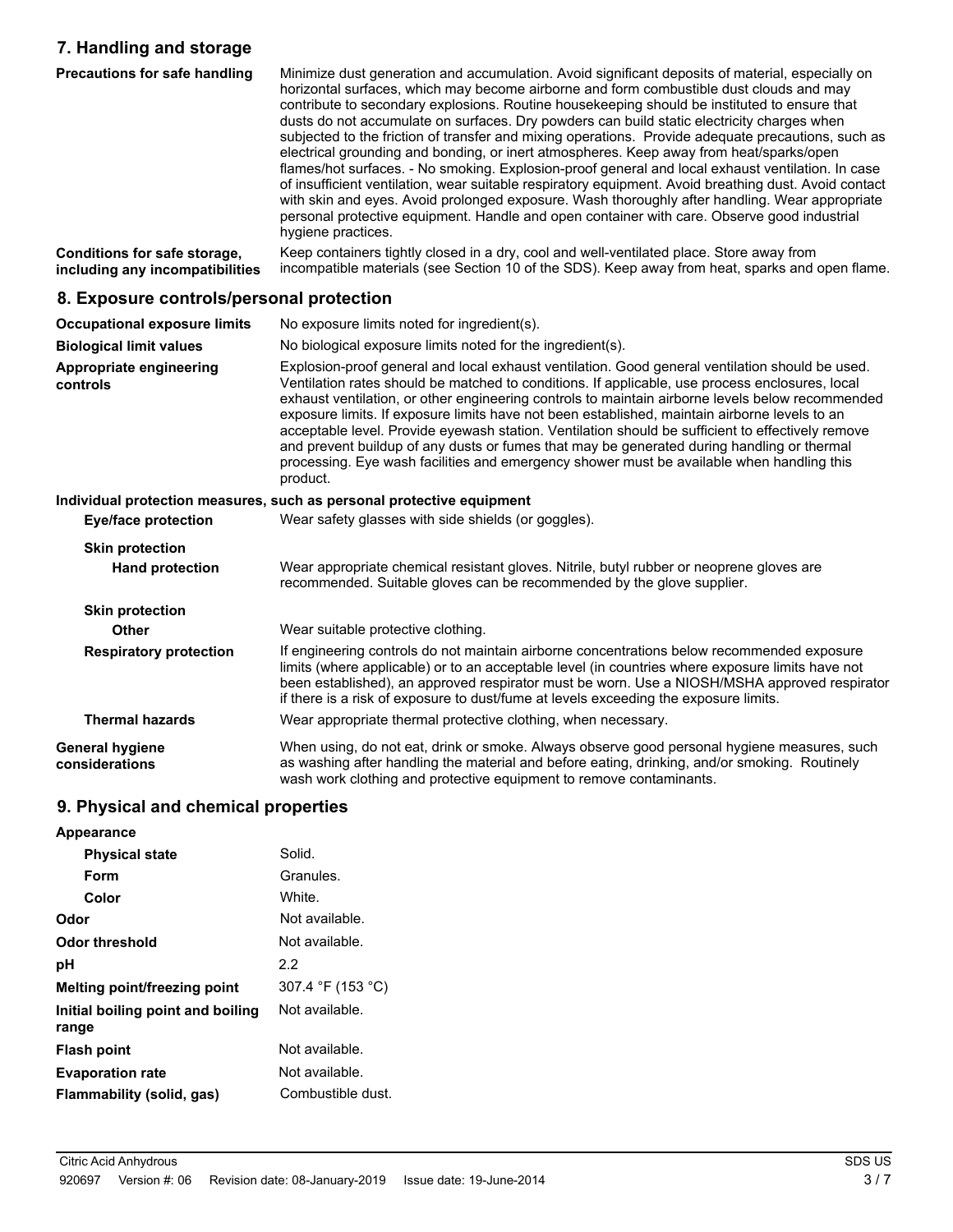#### **Upper/lower flammability or explosive limits**

| Opper/IOWEI Hammability of explosive illinits     |                     |
|---------------------------------------------------|---------------------|
| <b>Flammability limit - lower</b><br>(%)          | Not available.      |
| <b>Flammability limit - upper</b><br>(%)          | Not available.      |
| Explosive limit - lower (%)                       | Not available.      |
| Explosive limit - upper (%)                       | Not available.      |
| Vapor pressure                                    | Not available.      |
| <b>Vapor density</b>                              | Not available.      |
| <b>Relative density</b>                           | Not available.      |
| Solubility(ies)                                   |                     |
| Solubility (water)                                | Soluble             |
| <b>Partition coefficient</b><br>(n-octanol/water) | Not available.      |
| <b>Auto-ignition temperature</b>                  | 1851.8 °F (1011 °C) |
| <b>Decomposition temperature</b>                  | Not available.      |
| Viscosity                                         | Not available.      |
| <b>Other information</b>                          |                     |
| <b>Explosive properties</b>                       | Not explosive.      |
| <b>Molecular formula</b>                          | C6-H8-O7            |
| <b>Molecular weight</b>                           | 192.12 g/mol        |
| <b>Oxidizing properties</b>                       | Not oxidizing.      |

# **10. Stability and reactivity**

| <b>Reactivity</b>                            | The product is stable and non-reactive under normal conditions of use, storage and transport.                                                                                                                                                                   |
|----------------------------------------------|-----------------------------------------------------------------------------------------------------------------------------------------------------------------------------------------------------------------------------------------------------------------|
| <b>Chemical stability</b>                    | Material is stable under normal conditions.                                                                                                                                                                                                                     |
| <b>Possibility of hazardous</b><br>reactions | No dangerous reaction known under conditions of normal use.                                                                                                                                                                                                     |
| <b>Conditions to avoid</b>                   | Keep away from heat, hot surfaces, sparks, open flames and other ignition sources. Contact with<br>incompatible materials. Minimize dust generation and accumulation. Avoid dispersal of dust in the<br>air (i.e., clearing dust surfaces with compressed air). |
| Incompatible materials                       | Strong oxidizing agents.                                                                                                                                                                                                                                        |
| <b>Hazardous decomposition</b><br>products   | No hazardous decomposition products are known.                                                                                                                                                                                                                  |

# **11. Toxicological information**

## **Information on likely routes of exposure**

| <b>Inhalation</b>                                                                  | Dust may irritate respiratory system. Inhalation of dusts may cause respiratory irritation.                                                                                                         |
|------------------------------------------------------------------------------------|-----------------------------------------------------------------------------------------------------------------------------------------------------------------------------------------------------|
| <b>Skin contact</b>                                                                | Dust or powder may irritate the skin. Dust may irritate skin.                                                                                                                                       |
| Eye contact                                                                        | Causes serious eye irritation. Dust in the eyes will cause irritation.                                                                                                                              |
| Ingestion                                                                          | May cause discomfort if swallowed.                                                                                                                                                                  |
| Symptoms related to the<br>physical, chemical and<br>toxicological characteristics | Severe eye irritation. Symptoms may include stinging, tearing, redness, swelling, and blurred<br>vision. May cause respiratory irritation. Dusts may irritate the respiratory tract, skin and eyes. |
| Information on toxicological effects                                               |                                                                                                                                                                                                     |
| <b>Acute toxicity</b>                                                              | Not expected to be acutely toxic.                                                                                                                                                                   |
| <b>Skin corrosion/irritation</b>                                                   | Dust may irritate skin.                                                                                                                                                                             |
| Serious eye damage/eye<br><i>irritation</i>                                        | Causes serious eye irritation.                                                                                                                                                                      |
| Respiratory or skin sensitization                                                  |                                                                                                                                                                                                     |
| <b>Respiratory sensitization</b>                                                   | Not a respiratory sensitizer.                                                                                                                                                                       |
| <b>Skin sensitization</b>                                                          | This product is not expected to cause skin sensitization.                                                                                                                                           |
| <b>Germ cell mutagenicity</b>                                                      | No data available to indicate product or any components present at greater than 0.1% are<br>mutagenic or genotoxic.                                                                                 |

#### Citric Acid Anhydrous SDS US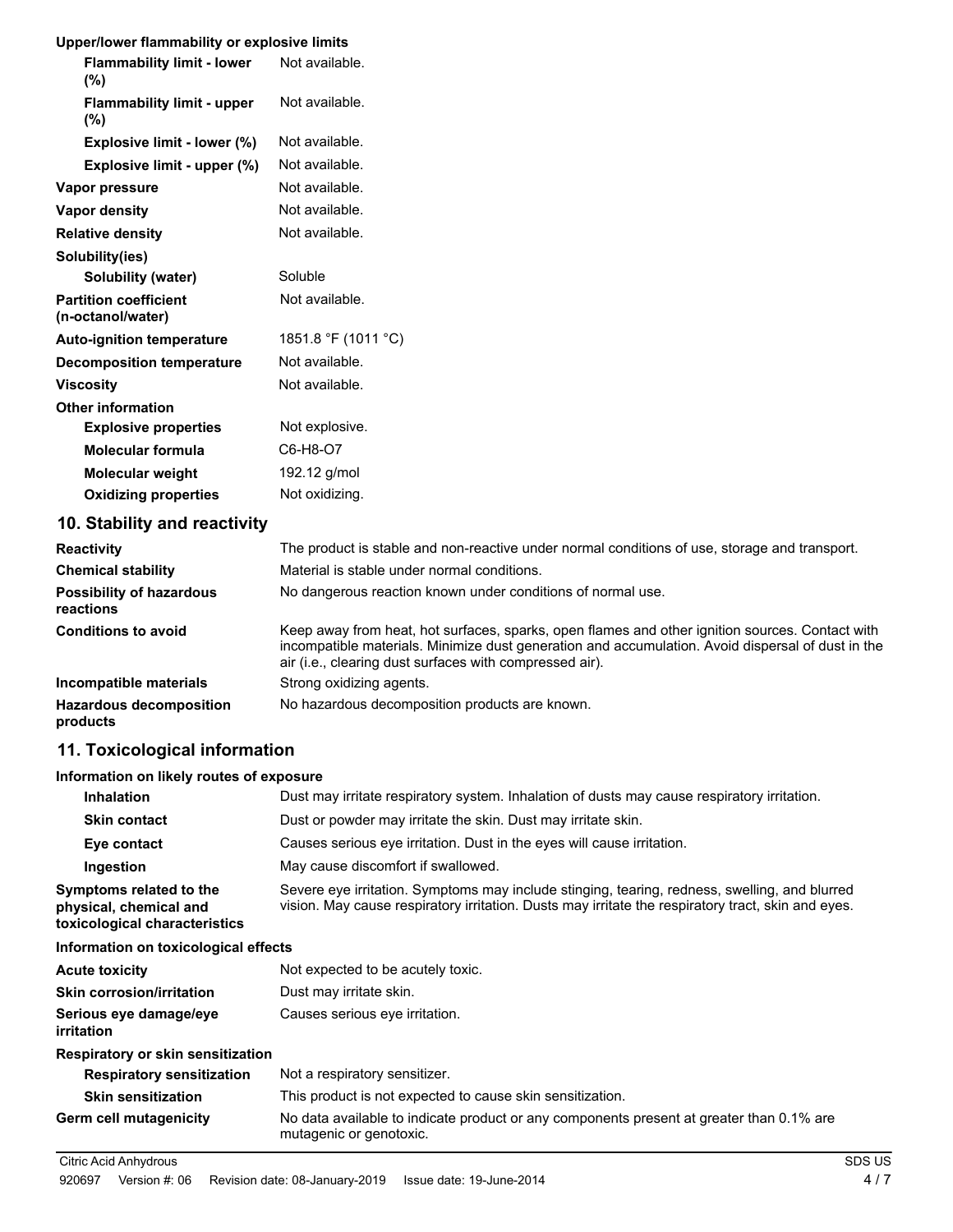| Carcinogenicity                                       | Not classifiable as to carcinogenicity to humans.                                                                                                                                                     |
|-------------------------------------------------------|-------------------------------------------------------------------------------------------------------------------------------------------------------------------------------------------------------|
|                                                       | <b>IARC Monographs. Overall Evaluation of Carcinogenicity</b>                                                                                                                                         |
| Not listed.                                           |                                                                                                                                                                                                       |
| <b>NTP Report on Carcinogens</b>                      |                                                                                                                                                                                                       |
| Not listed.                                           |                                                                                                                                                                                                       |
|                                                       | OSHA Specifically Regulated Substances (29 CFR 1910.1001-1053)                                                                                                                                        |
| Not regulated.                                        |                                                                                                                                                                                                       |
| <b>Reproductive toxicity</b>                          | This product is not expected to cause reproductive or developmental effects.                                                                                                                          |
| Specific target organ toxicity -<br>single exposure   | Not classified.                                                                                                                                                                                       |
| Specific target organ toxicity -<br>repeated exposure | Not classified.                                                                                                                                                                                       |
| <b>Aspiration hazard</b>                              | Not an aspiration hazard.                                                                                                                                                                             |
| <b>Further information</b>                            | Prolonged inhalation may be harmful.                                                                                                                                                                  |
| 12. Ecological information                            |                                                                                                                                                                                                       |
| <b>Ecotoxicity</b>                                    | The product is not classified as environmentally hazardous. However, this does not exclude the<br>possibility that large or frequent spills can have a harmful or damaging effect on the environment. |
| Persistence and degradability                         | No data is available on the degradability of this substance.                                                                                                                                          |
|                                                       |                                                                                                                                                                                                       |

| <b>Bioaccumulative potential</b> | No data available.                                                                                                                                                                         |
|----------------------------------|--------------------------------------------------------------------------------------------------------------------------------------------------------------------------------------------|
| <b>Mobility in soil</b>          | The product is soluble in water. Expected to be slightly to moderately mobile in soil.                                                                                                     |
| Other adverse effects            | No other adverse environmental effects (e.g. ozone depletion, photochemical ozone creation<br>potential, endocrine disruption, global warming potential) are expected from this component. |

#### **13. Disposal considerations**

| <b>Disposal instructions</b>             | Collect and reclaim or dispose in sealed containers at licensed waste disposal site. Dispose of<br>contents/container in accordance with local/regional/national/international regulations.                            |
|------------------------------------------|------------------------------------------------------------------------------------------------------------------------------------------------------------------------------------------------------------------------|
| Local disposal regulations               | Dispose in accordance with all applicable regulations.                                                                                                                                                                 |
| Hazardous waste code                     | The waste code should be assigned in discussion between the user, the producer and the waste<br>disposal company.                                                                                                      |
| Waste from residues / unused<br>products | Dispose of in accordance with local regulations. Empty containers or liners may retain some<br>product residues. This material and its container must be disposed of in a safe manner (see:<br>Disposal instructions). |
| Contaminated packaging                   | Since emptied containers may retain product residue, follow label warnings even after container is<br>emptied. Empty containers should be taken to an approved waste handling site for recycling or<br>disposal.       |

# **14. Transport information**

#### **DOT**

Not regulated as dangerous goods.

# **IATA**

Not regulated as dangerous goods.

### **IMDG**

Not regulated as dangerous goods.

**Transport in bulk according to** Not applicable. **Annex II of MARPOL 73/78 and the IBC Code**

# **15. Regulatory information**

| US federal regulations                                                          | This product is a "Hazardous Chemical" as defined by the OSHA Hazard Communication<br>Standard, 29 CFR 1910.1200.<br>All components are on the U.S. EPA TSCA Inventory List. |
|---------------------------------------------------------------------------------|------------------------------------------------------------------------------------------------------------------------------------------------------------------------------|
| Not regulated.                                                                  | TSCA Section 12(b) Export Notification (40 CFR 707, Subpt. D)<br><b>CERCLA Hazardous Substance List (40 CFR 302.4)</b>                                                       |
| Not listed.<br><b>SARA 304 Emergency release notification</b><br>Not regulated. |                                                                                                                                                                              |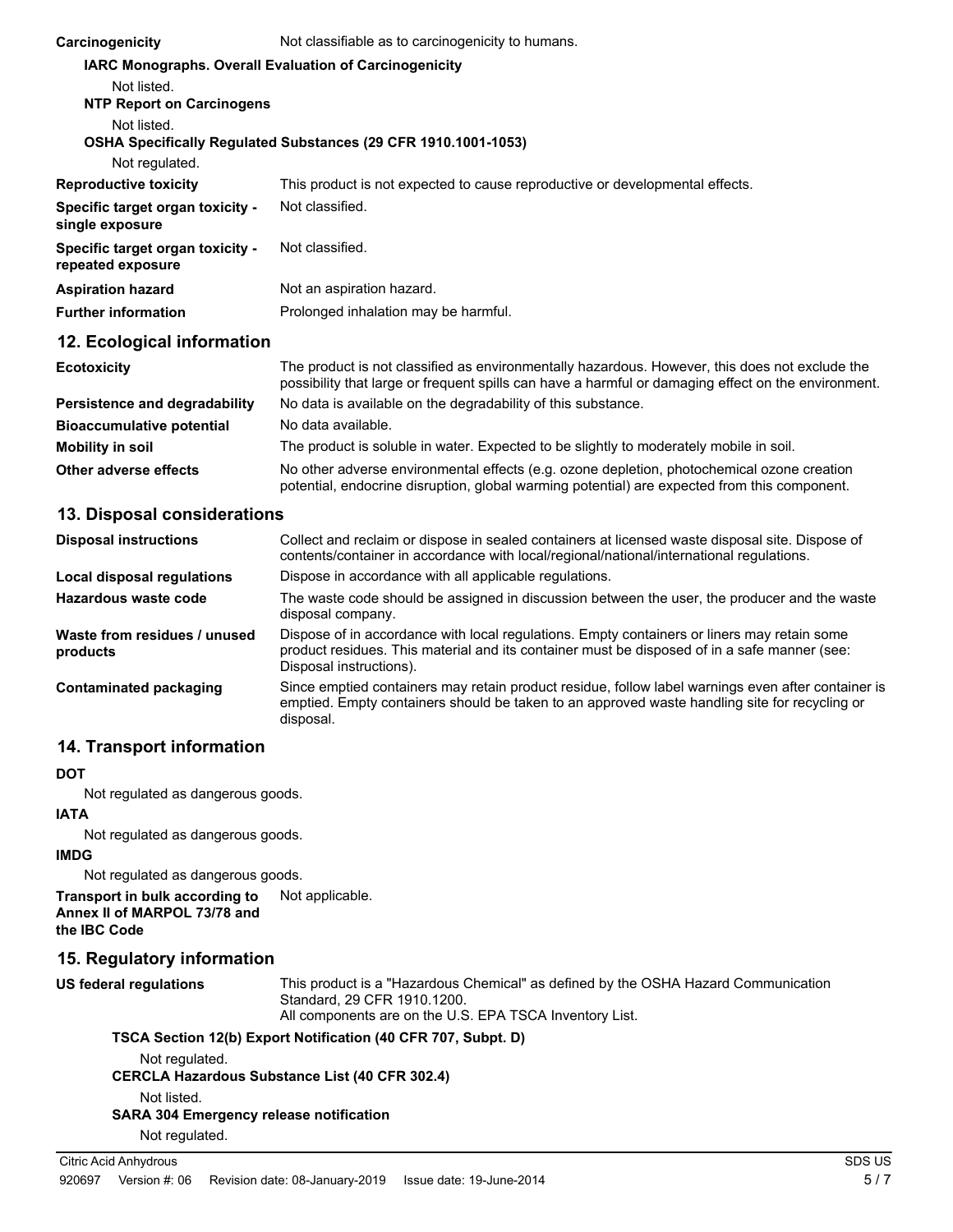| Not regulated.                                        | OSHA Specifically Regulated Substances (29 CFR 1910.1001-1053)                                                                                                                                        |                        |
|-------------------------------------------------------|-------------------------------------------------------------------------------------------------------------------------------------------------------------------------------------------------------|------------------------|
| SARA 302 Extremely hazardous substance<br>Not listed. | Superfund Amendments and Reauthorization Act of 1986 (SARA)                                                                                                                                           |                        |
| SARA 311/312 Hazardous<br>chemical                    | Yes                                                                                                                                                                                                   |                        |
| <b>Classified hazard</b><br>categories                | Combustible dust<br>Serious eye damage or eye irritation                                                                                                                                              |                        |
| SARA 313 (TRI reporting)<br>Not regulated.            |                                                                                                                                                                                                       |                        |
| Other federal regulations                             |                                                                                                                                                                                                       |                        |
|                                                       | Clean Air Act (CAA) Section 112 Hazardous Air Pollutants (HAPs) List                                                                                                                                  |                        |
| Not regulated.<br>Not regulated.                      | Clean Air Act (CAA) Section 112(r) Accidental Release Prevention (40 CFR 68.130)                                                                                                                      |                        |
| <b>Safe Drinking Water Act</b><br>(SDWA)              | Contains component(s) regulated under the Safe Drinking Water Act.                                                                                                                                    |                        |
| <b>Food and Drug</b><br><b>Administration (FDA)</b>   | Total food additive<br>Direct food additive<br><b>GRAS</b> food additive                                                                                                                              |                        |
| <b>US state regulations</b>                           |                                                                                                                                                                                                       |                        |
| US. Massachusetts RTK - Substance List                |                                                                                                                                                                                                       |                        |
| Not regulated.                                        |                                                                                                                                                                                                       |                        |
|                                                       | US. New Jersey Worker and Community Right-to-Know Act                                                                                                                                                 |                        |
| Not listed.                                           |                                                                                                                                                                                                       |                        |
| Not listed.                                           | US. Pennsylvania Worker and Community Right-to-Know Law                                                                                                                                               |                        |
| <b>US. Rhode Island RTK</b>                           |                                                                                                                                                                                                       |                        |
| Not regulated.                                        |                                                                                                                                                                                                       |                        |
| <b>California Proposition 65</b>                      |                                                                                                                                                                                                       |                        |
| more information go to www.P65Warnings.ca.gov.        | California Safe Drinking Water and Toxic Enforcement Act of 2016 (Proposition 65): This material<br>is not known to contain any chemicals currently listed as carcinogens or reproductive toxins. For |                        |
| <b>International Inventories</b>                      |                                                                                                                                                                                                       |                        |
| Country(s) or region                                  | <b>Inventory name</b>                                                                                                                                                                                 | On inventory (yes/no)* |
| Australia                                             | Australian Inventory of Chemical Substances (AICS)                                                                                                                                                    | Yes                    |
| Canada                                                | Domestic Substances List (DSL)                                                                                                                                                                        | Yes                    |
| Canada                                                | Non-Domestic Substances List (NDSL)                                                                                                                                                                   | No                     |
| China                                                 | Inventory of Existing Chemical Substances in China (IECSC)                                                                                                                                            | Yes                    |

\*A "Yes" indicates this product complies with the inventory requirements administered by the governing country(s).

Substances (EINECS)

A "No" indicates that one or more components of the product are not listed or exempt from listing on the inventory administered by the governing country(s).

Taiwan Taiwan Chemical Substance Inventory (TCSI) Yes

United States & Puerto Rico Toxic Substances Control Act (TSCA) Inventory Yes

Europe **European Inventory of Existing Commercial Chemical** Messenger Messenger and Test

Europe **European List of Notified Chemical Substances (ELINCS)** No Notice Note 2014 Japan Inventory of Existing and New Chemical Substances (ENCS) Tes Korea **Existing Chemicals List (ECL) Existing Chemicals List (ECL) The System Constant Constant Constant Constant Constant Constant Constant Constant Constant Constant Constant Constant Constant Constant Constant Const** New Zealand New Zealand Inventory **New York 1988** Yes Philippine Inventory of Chemicals and Chemical Substances Philippines Yes

(PICCS)